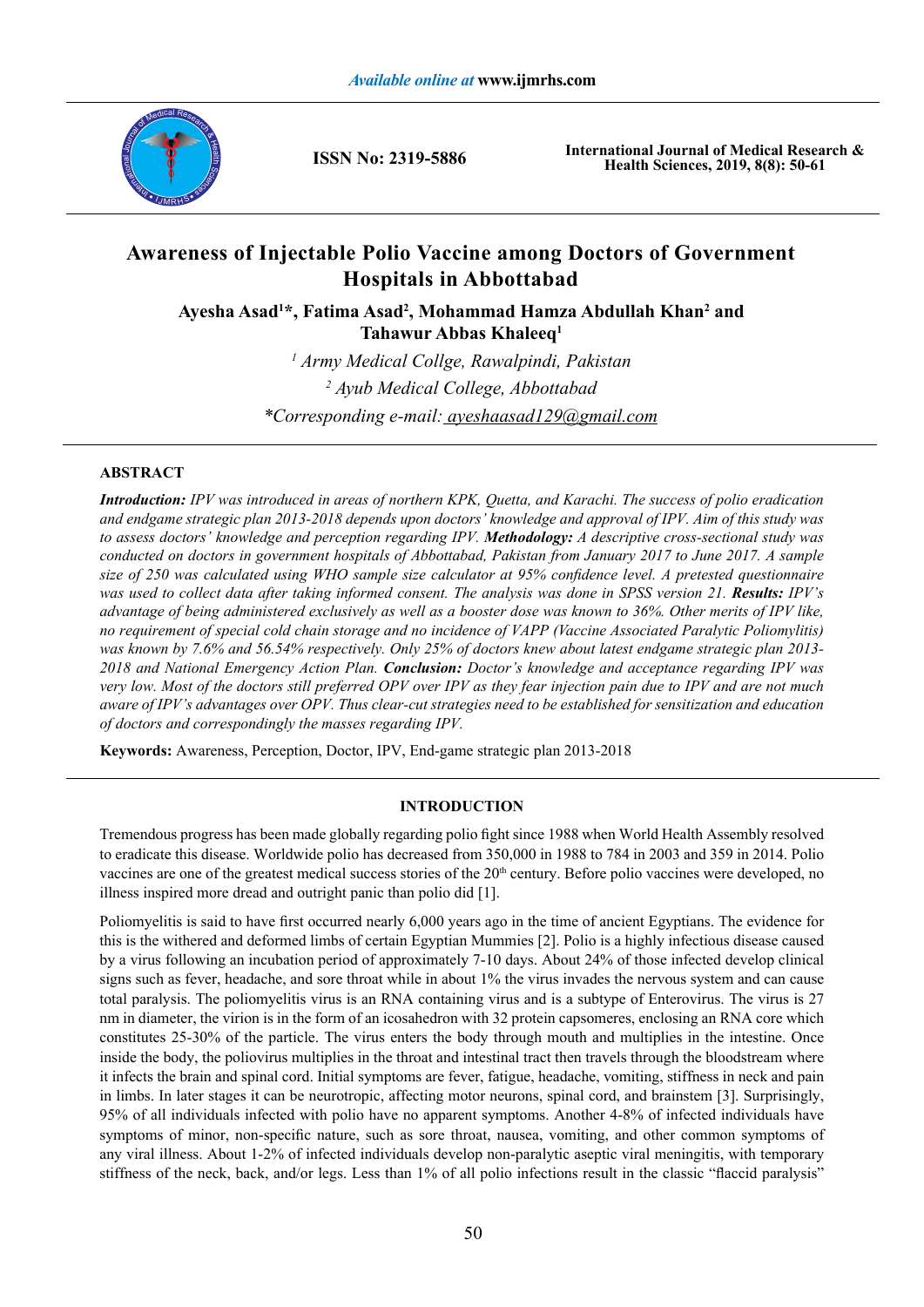where the patient is left with permanent weakness or paralysis of legs, arms, or both. Among those paralyzed, 5-10% die when their breathing muscles become immobilized [4].

Polio mainly affects children under 5 years of age. There is no cure for polio it can only be prevented, vaccination is the best way to do so. Polio vaccines given multiple times can protect a child for life. There are two types of polio vaccines:

- Trivalent oral (live, attenuated) polio vaccine (OPV)
- Inactivated or killed polio vaccine (IPV)

Trivalent oral polio vaccine consists of live, attenuated polioviruses, and is a safe and effective vaccine. OPV is given by mouth and its cost is low. The vaccine produces both intestinal and serologic immunity. As a result, children immunized with OPV are unlikely to spread wild poliovirus to other children. A disadvantage of OPV is that, for every 10 million doses administered, approximately 3 children will experience vaccine-associated paralytic poliomyelitis and its storage and transport is also an issue. OPV is the least stable of the Expanded Program of Immunization (EPI) vaccines. It can lose potency if exposed to temperatures above 8°C. Storage at temperatures below -15°C to -20°C halts deterioration in vaccine potency. This maintenance is possible with "cold chain system" which is a system of storage and transportation of vaccines at low temperatures from the manufacturer to the actual vaccination site.

IPV prevents paralytic polio by producing sufficient antibodies in the serum to prevent poliovirus from entering the nervous system. To eradicate polio 4 doses (injections) of Inactivated Polio Vaccine (IPV) are given according to the following schedule.

- 2 months old
- 4 months old
- Between 6 and 18 months
- A booster between 4 and 6 years

IPV is 90% effective after 2 doses and 99% effective after 3 doses. Because the vaccine contains inactivated (killed) poliovirus, it cannot cause polio as a result of reactivation of the virus. Compared to OPV, IPV is a new vaccine which is more effective but also more costly than the Oral Polio Vaccine (OPV). IPV is also easy to handle and transport because it does not require any cold storage facility as required by OPV [5].

After about 20 years of effort which involves more than 200 countries, 20 million volunteers, and international investment of US\$3 billion, lead to success of the Global Polio Eradication Programs. Now when the world been so close to success, Pakistan is one of the few remaining countries in world where poliomyelitis is stilled categorized as an endemic viral infection [6]. As of October 2015, there have been 38 documented cases of poliovirus in past year [7]. Though the polio immunization campaign in Pakistan started in 1974 the efforts for eradication officially started in 1994. The infection remains endemic despite over 100 rounds of vaccination being carried out in the past decade. Pakistan had the world's highest number of polio cases in 2014, number of polio cases reached 306, the highest it has been since 2000. However, the number of cases in 2015 are a fraction of those recorded in 2014. The country has announced a goal of polio eradication by 2016. In August 2015, the country launched an injectable polio vaccine intended to treat 4 million children and bring Pakistan closer to its goal of eradication by 2016. IPV is the newer version of polio vaccine which requires a doctor administration [8].

Some of the leading reasons which slow the eradication of polio in Pakistan are political unrest, poor health infrastructure, doctors and government negligence, misinformation campaigns, perceptions of Pakistani parents, religious issues and myths (some people think that polio vaccine contains pig fat or alcohol; two things that are forbidden in Islam. Whereas other people with low literacy rates are of the view that the vaccine will sterilize their children). A lot of parents refused to vaccine their children on religious grounds [9]. From these perspectives it becomes evident that doctors' awareness and their contribution at general and provincial level is a necessity to eradicate polio completely from Pakistan. Doctors awareness regarding IPV helps a lot in promoting IPV campaign as they can convince parents, supervise the designated staff. They can help out in finding accurate measurements to prevent polio and reasons of parental disapproval. Therefore, as a future doctor of Pakistan, we believe that doctor's awareness regarding polio is a key towards immunization of population and complete eradication of polio from Pakistan.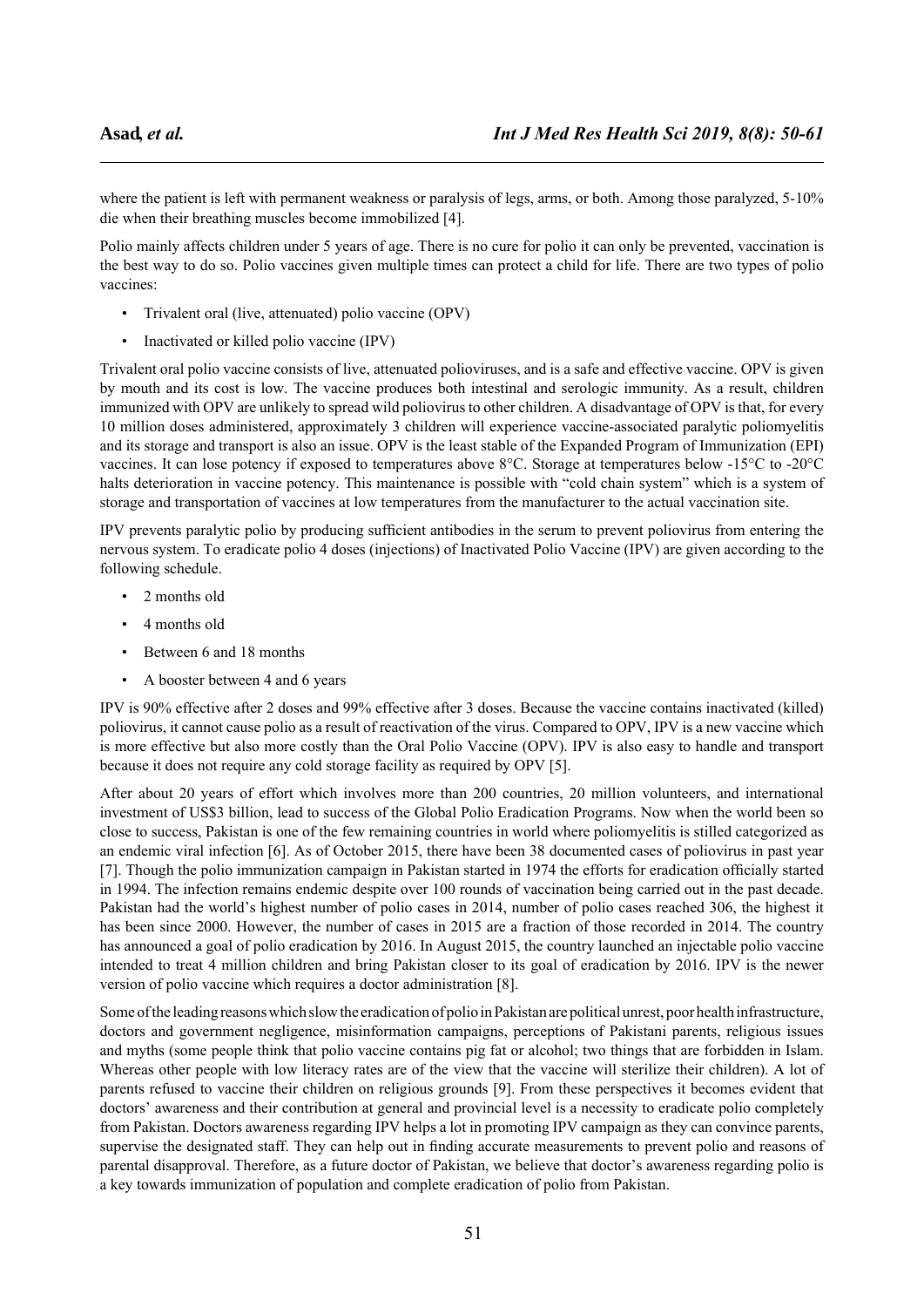A lot of past researches had been done on the effects of physicians' awareness on immunization choices of parents. In many past studies like the one carried by Seigel RM in 1996, doctors' perception on immunization has been accessed as it is believed that their role in enhancing effectiveness of vaccination programs cannot be denied [10]. In a research carried out by Epeebounya in 2001, it was seen that 58% parents said vaccination choice depends on their doctor's recommendation. It also showed that when parents were given all OPV/all IPV and sequential IPV/OPV schedule option, they responded such that 25% chose all OPV, 13% chose all IPV and 21% chose sequential IPV/OPV [11].

Another research carried out in 2001 by Kolasa MS and Attica showed that after physician's recommendation and provision of adequate information, parents chose IPV over OPV as they now feared VAPP more than injection pain [12].

In a study by William SE it was seen that after imparting information to vaccine-hesitant parents vaccine uptake by parents increased [13].

A study by Mansuri FA revealed that lack of parental compliance to immunization was mainly due to the lack of encouragement of parents by the physicians and their inability to respond to parental query and concerns [14].

Most of the world is now free from polio even Nigeria has celebrated 2014 as a polio-free year, now only Pakistan and Afghanistan are harboring the virus and they are repeatedly transmitting each other because of substantial population movement within and between the two countries. In Pakistan persistent wild poliovirus transmission is restricted to 3 groups:

- Karachi city
- Quetta
- FATA and KPK, 14 and 12 cases were reported in Peshawar and Bannu respectively, 139 cases of polio were recorded in FATA

That's the prime reason why IPV was initially introduced in KPK in several districts like Abbottabad and northern areas and that made the focus of our study in Abbottabad. This study is an attempt to answer the queries with special reference to examine the role and awareness of doctors regarding IPV in Abbottabad. Abbottabad being the epicenter of the influx of internally displaced people needs all the attention and planning up to the grass-root level. So we chose Abbottabad to be our area of research. Millions of people in Pakistan who would otherwise be paralyzed will be walking if immunized against polio with the coordination and awareness of doctors.

## **Objectives**

- To find out awareness regarding IPV among doctors in government hospitals in Abbottabad
- To find out the perception of IPV versus OPV among doctors

## **Operational Definitions**

**Perception:** Become aware of something through senses, to understand and interpret.

**Respondents:** Doctors of DHQ hospital and Ayub Teaching Hospital who have willfully consented to participate in research.

## **Levels of Awareness:**

- Unaware: Little information on polio and IPV (answered <8 of the questions correctly)
- Partially Aware: Moderate information on polio and IPV (answered 8-13 of the questions correctly)
- Fully Aware: Complete information on polio and IPV (answered >13 of the questions correctly)

**Awareness:** Having or showing realization, perception or knowledge about a state or situation.

## **MATERIALS AND METHODS**

## **Setting**

District Head Quarters Hospital and Ayub Teaching Hospital Abbottabad.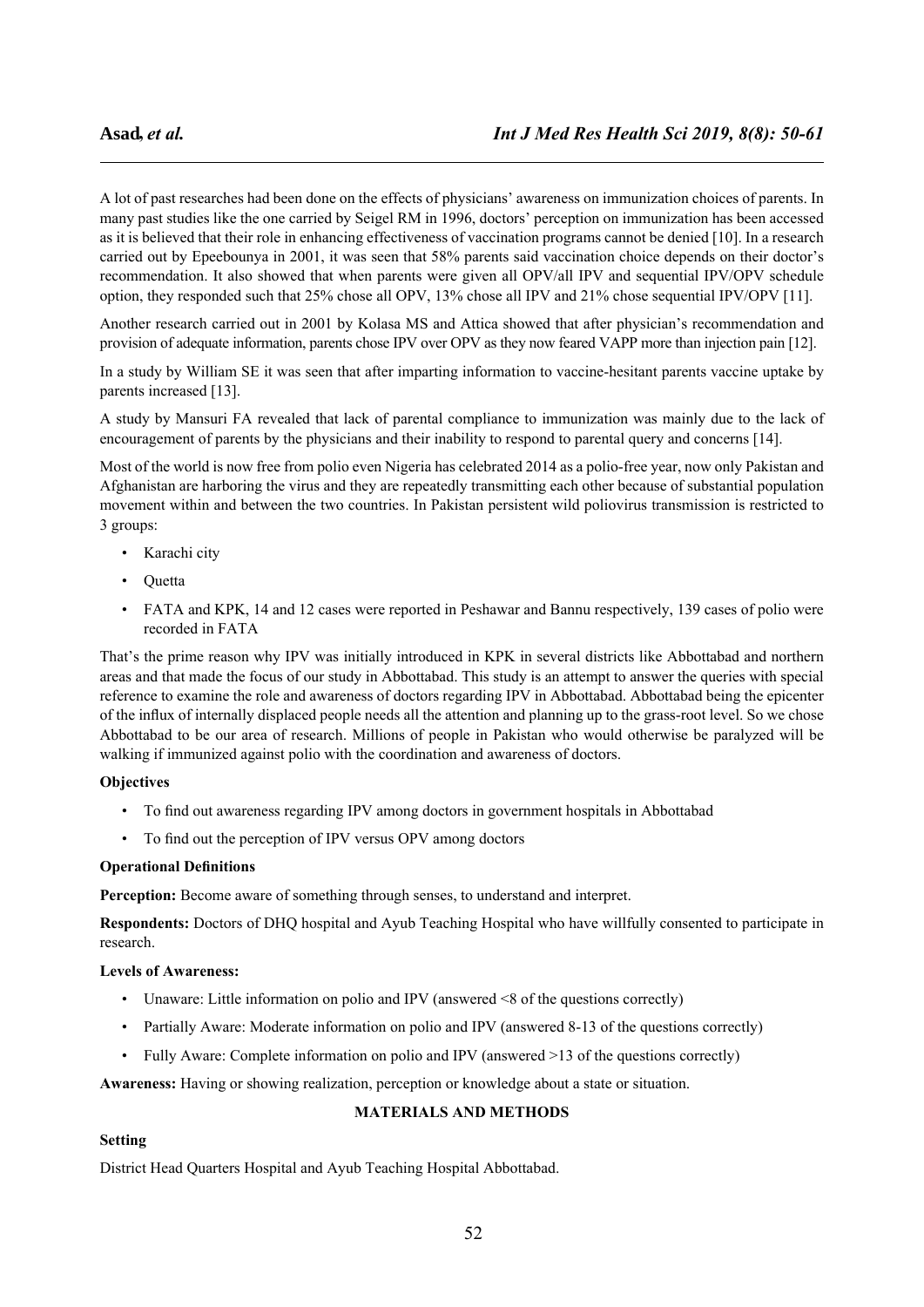## **Duration of Study**

6 months (from January 2017 to June 2017)

## **Sampling Technique**

Non-probability convenient sampling

## **Sample size**

A sample size of 250 was considered for the study.

## **Study design**

Descriptive cross-sectional study

## **Study Population**

Medical practitioners and house officers of DHQ hospital and Ayub Teaching Hospital Abbottabad.

## **Sample Selection**

**Inclusion criteria:** Medical practitioners and house officers were included in the study.

**Exclusion criteria:** Medical practitioners dealing with emergency cases and those not present on the day of questionnaire distribution were excluded from the study.

**Data collection:** Data was collected by visiting DHQ hospital and Ayub Teaching Hospital Abbottabad and carrying out questionnaires. Pretested questionnaires consist of questions of mixed nature containing both closed and openended questions. The questions allowed us to evaluate the awareness of IPV among doctors.

Questions will evaluate

- Knowledge about polio disease
- Knowledge about dosage schedule and handling of IPV
- Knowledge about the adverse effects of IPV
- Knowledge about the latest programs to eradicate polio

**Methods of data collection:** After taking the consent of the medical practitioners, we asked them to fill the questionnaires.

## **Data Analysis**

Data analysis is done using SPSS version 21. Descriptive statistics were applied; tables and bar charts were plotted to represent the data. The age was grouped into 5; 20-30 years, 30-40 years, 40-50 years, 50-60 years and >60 years of age. The reason for grouping age into this much extensive categories is the attempt to find out the age group which is well aware of the IPV and thus it would indicate any improvement in the process of eradication of polio in Pakistan. The respondents (doctors) were asked about the various aspects of IPV and polio disease, about the basic knowledge of the disease process, the types of vaccinations available, emphasis upon the differences between the types of vaccinations, specifically the adverse effects produced by each type, and the latest programs with their objectives launched in Pakistan in order to eradicate polio disease. The research goals to figure out the population of doctors, whether they are actually ready or, in other words conscious enough to eradicate this disease from Pakistan.

## **RESULTS**

## **Age of the Doctors**

The mean age of doctors who participated in the survey lied around 20-35 years of age, as seen below in Figure 1 and it is a valuable data since the future of the country lies in the hands of the youth.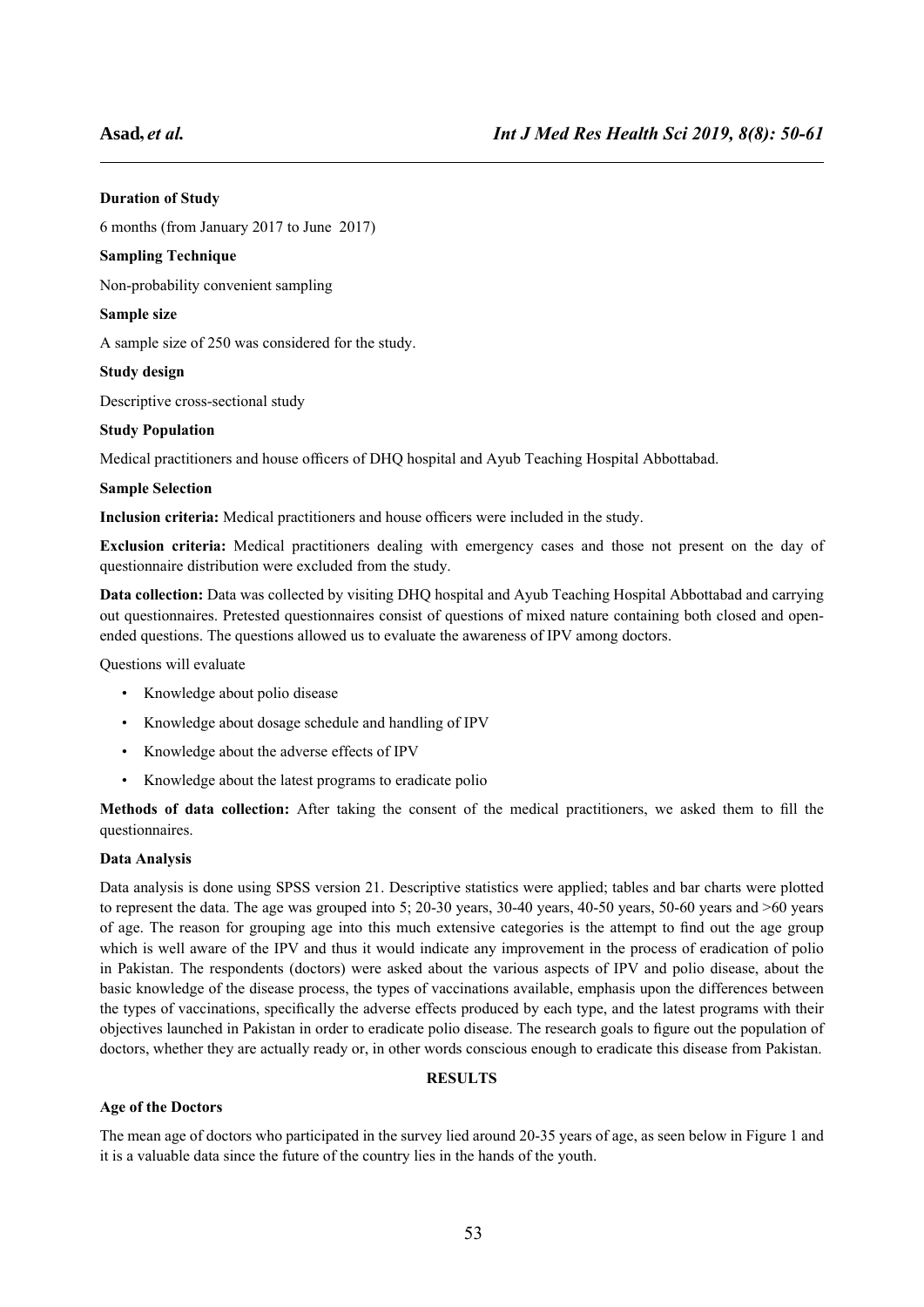

**Figure 1 Age groups**

## **Polio Disease**

The knowledge about polio disease and about its presence in Pakistan was known to 100% of doctors as expected.

## **Knowledge about Vaccines used to Eradicate Polio**

About 0.4% of the doctors answered only 'IPV', 41.8% of the doctors answered 'OPV' only, and the rest (57.4%) answered 'both' are used. The correct answer to this question is "both" (Figure 2).





## **Knowledge about the Adverse Effects of IPV**

The doctors were asked about their knowledge of adverse effects that could possibly be caused by IPV. About 57.8% of the doctors knew about the adverse effects whereas, 42.2% did not know about the adverse effects of IPV. Among the doctors which knew the adverse effects, 2.5% of the doctors knew all four, whereas 8% knew 3, 16.9% knew 2, and 32.1% knew only 1, of the 4 main adverse effects which might be prevalent on administration of IPV (Figure 3-5).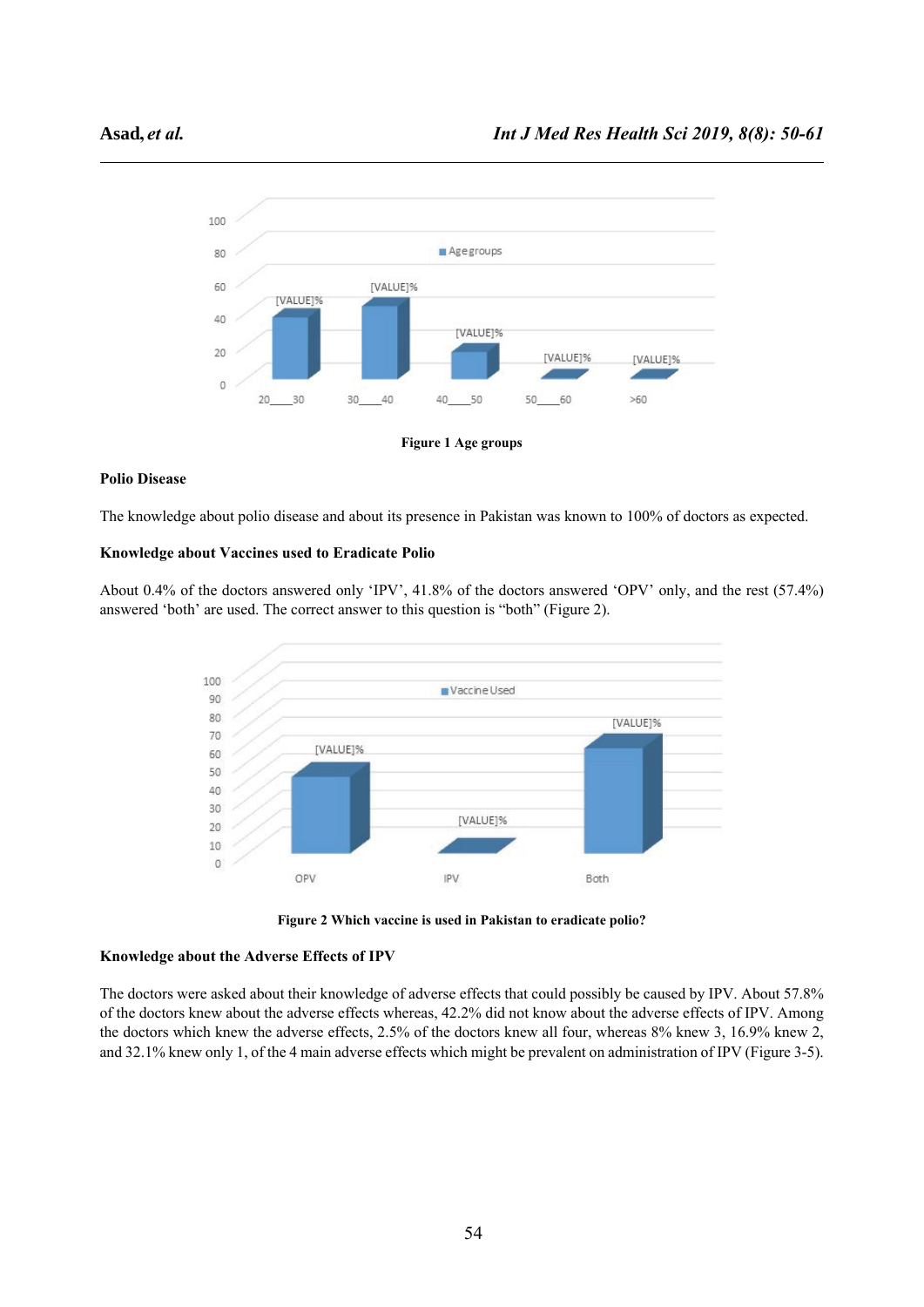

**Figure 3 Knowledge about the adverse effects**



**Figure 4 Number of adverse effects listed**



**Figure 5 Knowledge about the adverse effects among different age groups** 

#### **Knowledge about some of the Aspects of IPV**

Doctors were asked about some aspects of IPV in order to figure out the awareness of this newly introduced vaccine among doctors.

**The dosage schedule was asked:** About 16.88% of the doctors couldn't answer to this question, 21.10% answering to this question as "exclusively", 26.16% of the doctors answered as a booster and 35.86% answered as "both". The correct answer to this is "both" (Figure 6).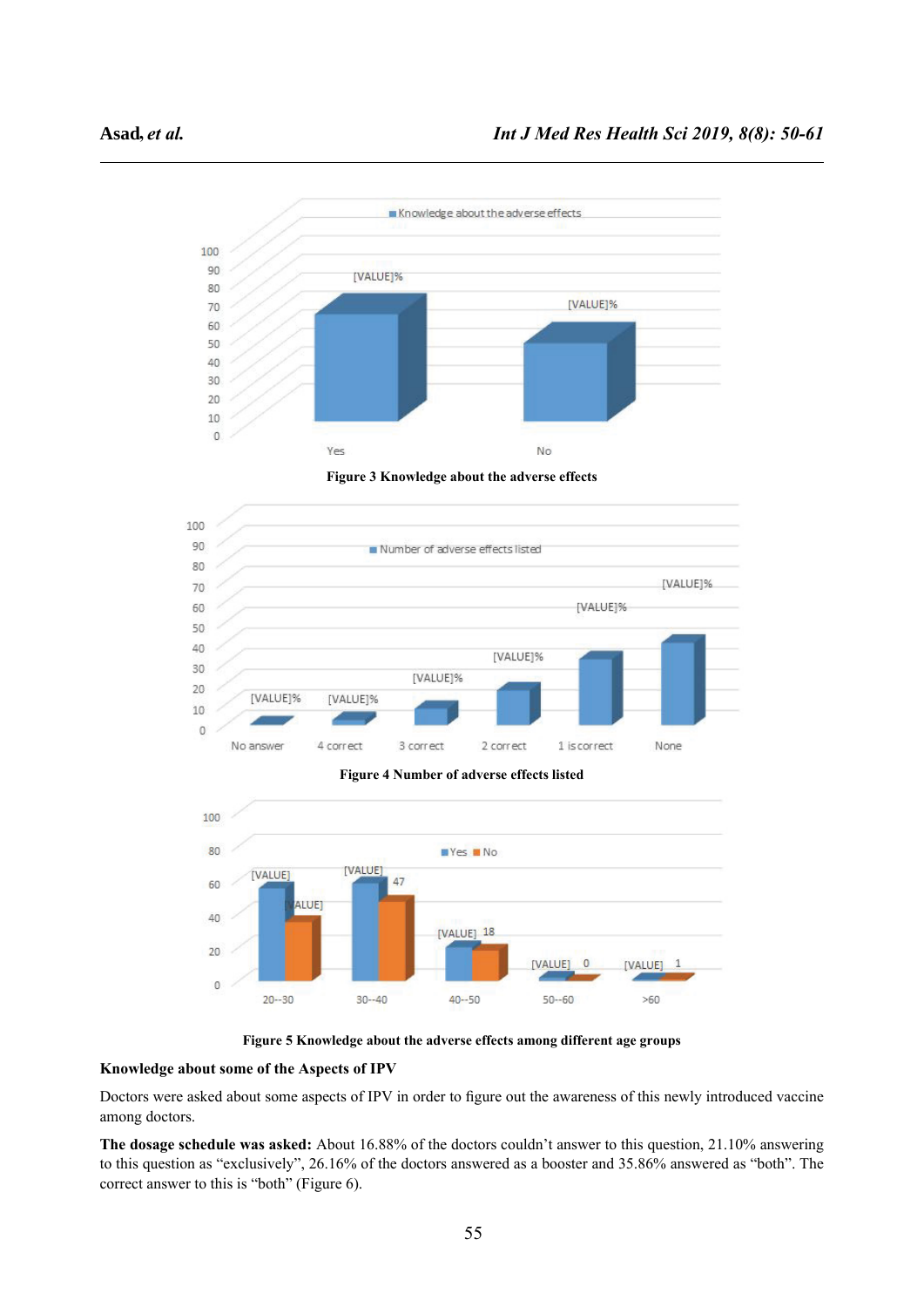

**Figure 6 What is the dosage schedule of IPV?**

**Knowledge about the handling and storage of IPV:** The doctors were asked about their knowledge about the handling and storage of IPV. Only 7.6% of the doctors knew about the handling and storage of IPV. About 3.8% of the doctors did not answer and 88.6% of the doctors said that IPV does require cold chain storage (Figure 7).



**Figure 7 Knowledge about handling and storage of IPV**

**Knowledge about the requirement of specially trained staff:** About 56.5 % of the doctors said "yes" while 40.9% said "no" and 2.5% did not answer the question (Figure 8).



**Figure 8 Knowledge about the requirement of specially trained staff**

**Knowledge about vaccine-associated paralytic poliomyelitis:** About 56.54% of the doctors knew the answer to this question, whereas 43.46% of the doctors gave a negative answer (Figure 9).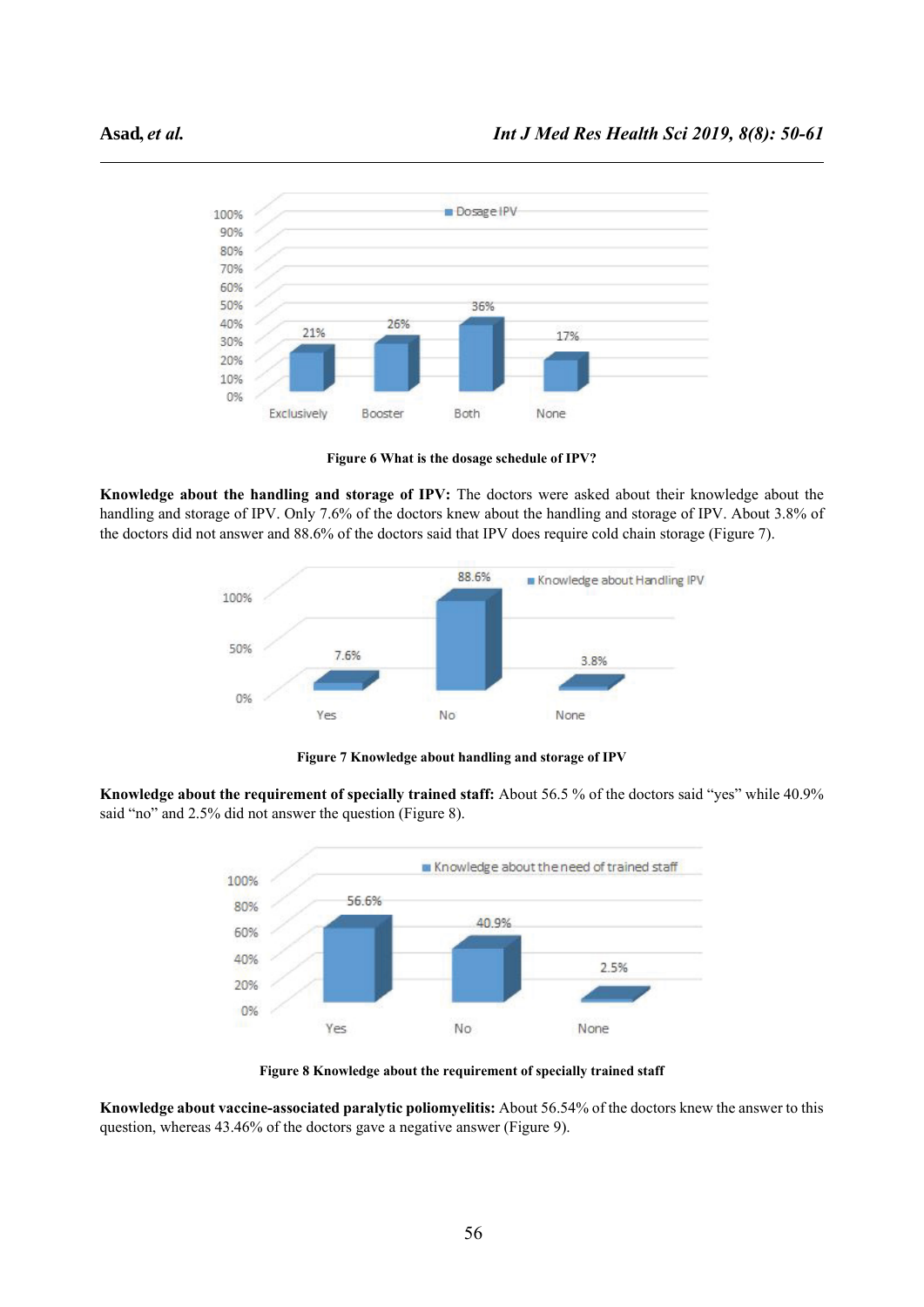

**Figure 9 Knowledge about vaccine-associated paralytic poliomyelitis**

## **Comparison of the Preference of Vaccine among Doctors and Patients**

The results have shown that 220/237 (92.83%) of the doctors preferring OPV, and 225/237 (94.94%) of the doctors also confirmed that parents preferred OPV rather than IPV (Figure 10).



**Figure 10 The preference of IPV and OPV by parents**

## **Perception of the Doctors Regarding the Eradication of Polio by 2016**

The results have shown that 21.52% of the patients answered "yes" and 78.48% answered "no" (Figure 11).



**Figure 11 Perception of doctors regarding eradication until 2016**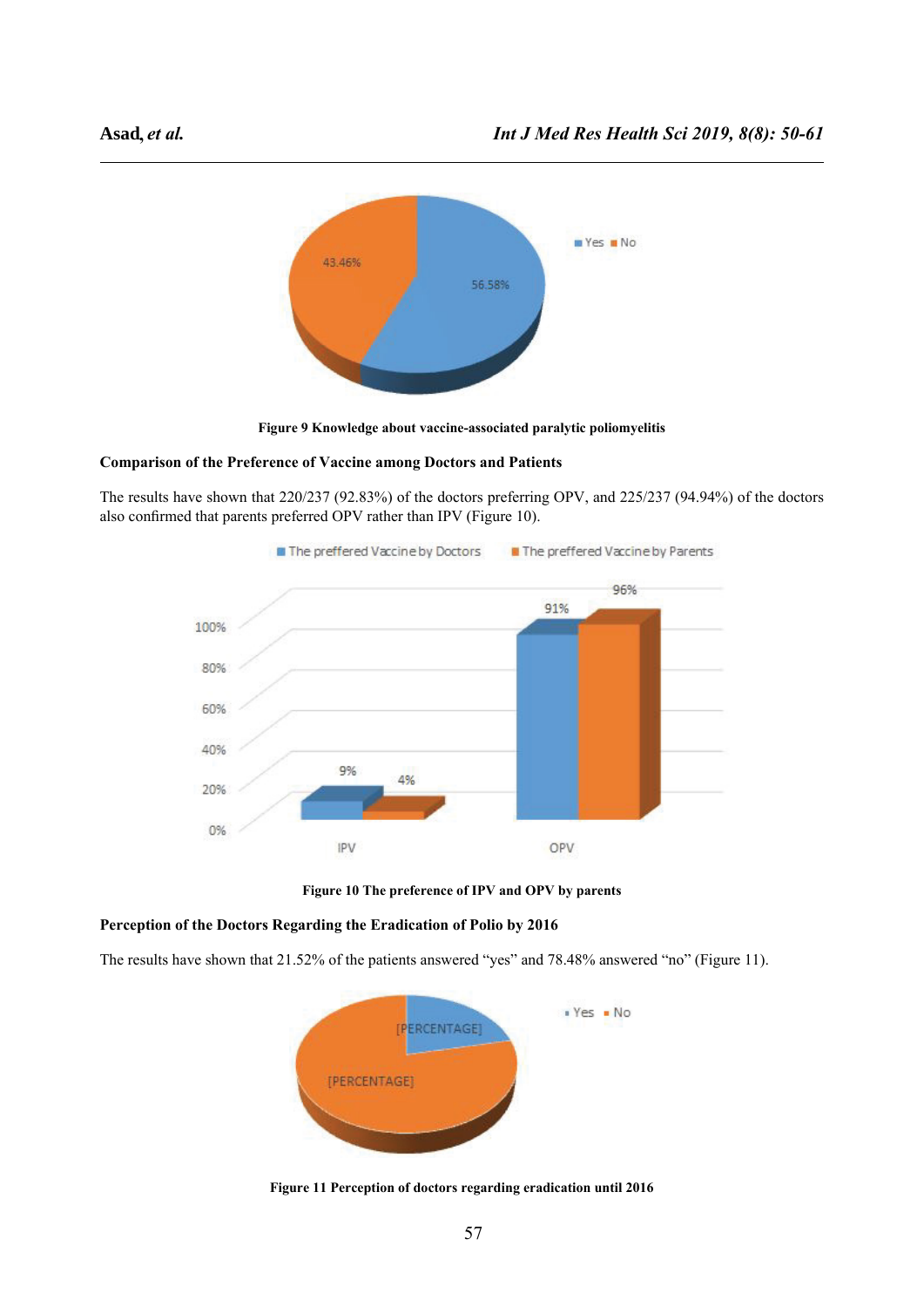#### **Knowledge about the Latest Program to Eradicate Polio**

About 25.32% of the doctors said "yes" whereas 74.68% of the doctors did not know much about the eradication programs. Among the doctors who knew about the eradication program, an important proportion of 80% turned out to be young doctors (Figure 12).



**Figure 12 Knowledge about the latest program to eradicate polio**

#### **The Level of Awareness of Doctors**

About 46% of the doctors were unaware of the new vaccine and its aspects as they answered less than 8 questions correctly. About 46% of the doctors were partially aware of the new vaccine and its aspects as they answered 8-13 questions correctly. Only 8% of the doctors were fully aware of the new vaccine and its aspects as they answered more than 13 questions correctly (Figure 13).



**Figure 13 Awareness level of doctors regarding IPV**

## **DISCUSSION**

In our research, perception, and awareness of IPV was checked among the doctors of government hospitals of Abbottabad. Awareness was initially expected to be nil in accordance with the null hypothesis of our study, but after conducting a survey, the results were different.

Our actual study sample size was 250 but 237 doctors responded (the response rate of 94.8%). In our cross-sectional survey doctors were asked about polio infection and available vaccine options. Results showed that most of our doctors are well aware of polio disease and its prevalence in Pakistan and had awareness about its current vaccination schedule. The latest program for polio eradication was known to 22% of the doctors. End-polio End Game Strategic Plan 2013-2018 is the latest program whereas the National Emergency Action Plan was also considered correct. We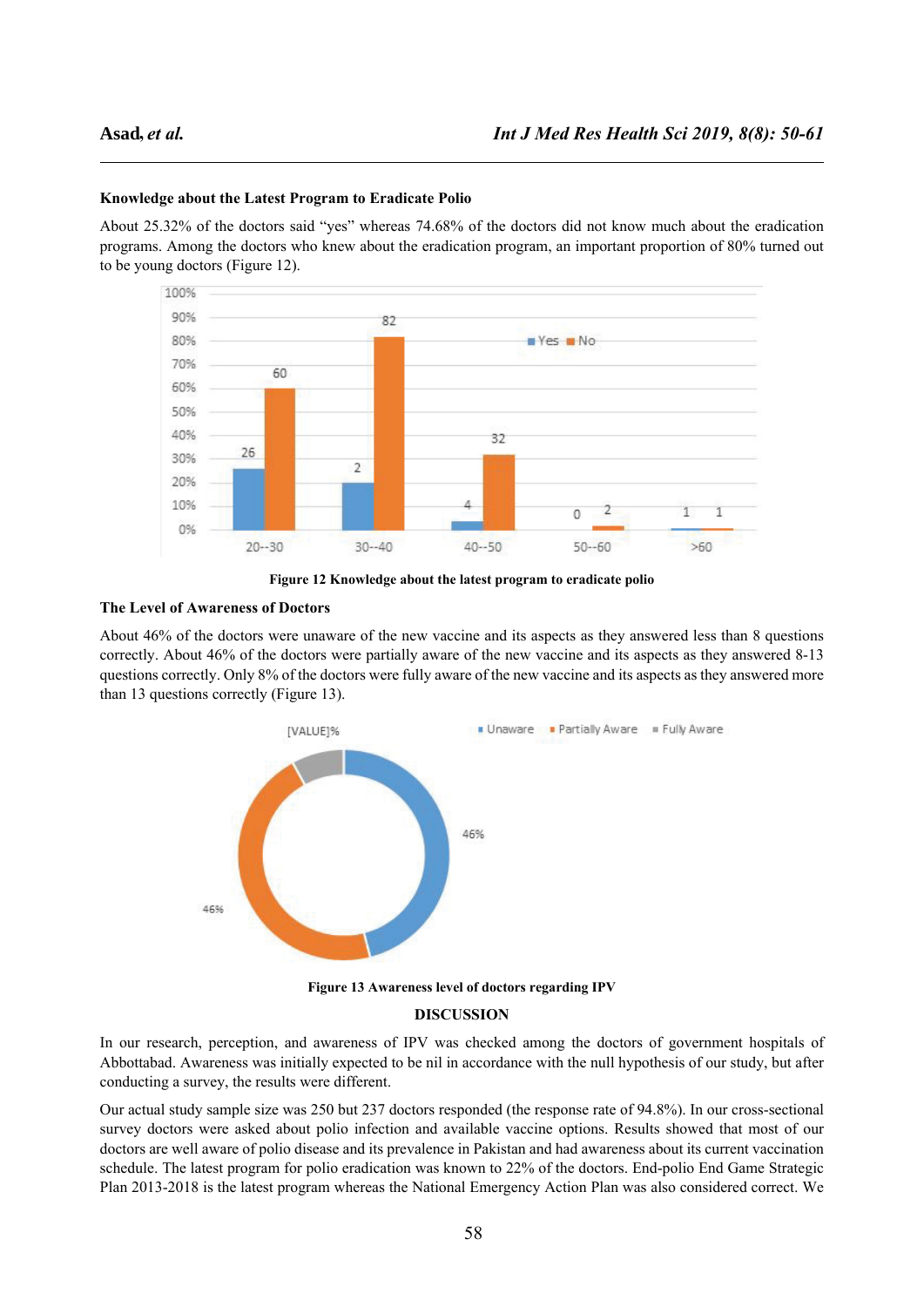found the doctors were not aware of most of the IPV's aspects like its merits and demerits as compared to OPV. According to our statistics, only 7.6% of doctors (210/237) knew that IPV doesn't require extensive cold chain maintenance that leads to failure of OPV failures as an effective vaccine. Need for special training programs for staff, administering IPV was only known by 56.5% (134/237) of the doctors. This aspect was considered in our study because availability and experience of staff are important for parents regarding their approval for immunization. It is consistent with previous studies where parents hesitate because they doubt availability of trained staff [15]. OPV had VAPP risk, whereas, with its minimum temporary side effects of injection, nausea, fever, joint pain IPV became new accepted option by WHO and several developed countries of the world. Especially pain is the main concerning factor for parental disapproval of IPV. In several past studies parents were ready to pay to prevent pain [16-18]. This aspect was known by 57.8% (137/237) of doctors. Doctors have time and again influenced parent's decision about immunizations as is seen in previous works.

In one of the previous researches it was seen that parents accepted vaccines despite the inadequacy of their knowledge, only based on physician's recommendations. This led our research to be focused on the doctor's perception. Conforming to previous researches [19], our research also showed strong association between parents and doctors preference i.e. OPV preference by parents and doctors was 92.83% and 94.93% respectively.

When asked about the opinion on the possibility of polio eradication by end of 2016, the response was negative from 78.48% of the doctors. According to findings of study OPV preference was mainly due to lack of IPV vaccination information, like lack of knowledge that VAPP is not caused by IPV, which was one of the major side effects of OPV (1 in 24 million cases), lack of awareness of the fact that tiresome cold chain storage that was previously not been maintained and led to OPV ineffectiveness was not required for IPV. Not having awareness workshops on IPV and thus 59.5% (141/237) replied in negative when asked whether they know IPV.

Pain at site of the shot was known by 36% of the doctors. Thus side effects also caused reluctance in IPV use as even seen in previous study that parents were even ready to pay to prevent their child from suffering pain. They doubt availability of specially trained staff that is also in accordance with past researches.

Though OPV preference found in our study is not in accordance with past researches as reviewed literature favors circumventing OPV by global introduction of IPV [20]. The most important factor for this seems to be partial awareness among doctors as was previously seen that slight education intervention in parents caused marked increase in vaccination acceptance. And this educational intervention needs to be done by doctors. One of the inspiring and motivational results of our research is that young generation was comparatively more aware of latest program i.e. NEAP and End Polio End Game strategic program, (the age group 20-35 years) this gives us hope that our future generation knows about latest interventions of polio eradication programs so they can respond to parent's queries and can motivate them and increase efficiency of IPV introduction in KPK.

It is concluded that none of the factors can individually influence IPV approval. Competency of vaccinators, parental belief and availability of alternatives increases vaccine acceptance as seen in one of the researches carried out in 1990 [21-23]. Based on our survey, the need of the hour is to have re-orientation exercises. Practitioners should be given awareness of latest polio reduction program via health workshops and surveys. They should be well informed about IPV, its need and service availability. The practitioners can not only educate their patients about IPV's merits and demerits and thus reduce asymmetry of health education made available to parents but also supervised staff administrating it.

#### **CONCLUSION**

We concluded that many doctors were aware of polio infection and many of them knew about vaccine types currently being used for its eradication but only a few knew about merits and demerits of IPV over OPV. Doctors and parents preferred OPV. A lot more awareness of IPV needs to be created among doctors for effective administration of IPV. This will take time, money and combined efforts on part of many. But these doctors' awareness programs are sure to increase parents' consent on IPV and help Pakistan in eradicating polio.

#### **Recommendations**

• EPI schedule changes to be advertised and masses including doctors to be made well aware about it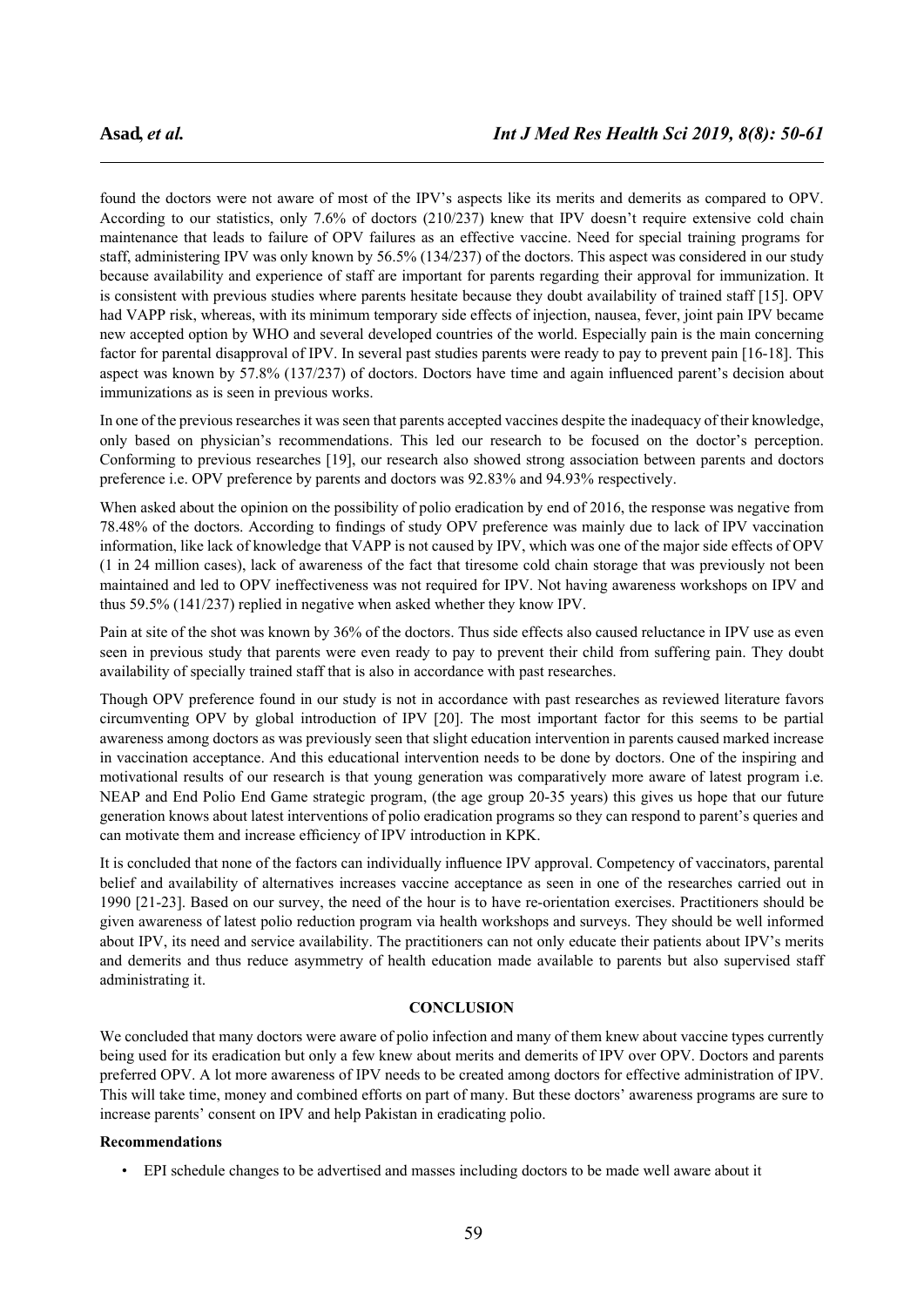- Seminars, lectures, workshops to be arranged on IPV where the rationale of IPV introduction to be made clear and merits and demerits of IPV to be discussed
- Special training of staff to be done as one of OPV preference cause is that doctors and parents fear injection site reaction and pain in infants
- Doctors should be kept in confidence whenever introducing a new vaccine as they can guide their patients more effectively and also supervise the staff administering it
- Provision of adequate amount of IPV and syringes to be supplied by the government

#### **REFERENCES**

- [1] World Health Organization. "Global Polio Eradication Initiative, Strategic Plan 2004-2008." *Weekly Epidemiological Record,* Vol. 79, No. 06, 2004, pp. 55-57.
- [2] Paul, John Rodman. "A history of Poliomyelitis." *A history of poliomyelitis.* 1971.
- [3] Ryan, Kenneth J., and C. George Ray. "Medical Microbiology." *McGraw Hill,* Vol. 4, 2004, p. 370.
- [4] Who. *World health statistics 2008*. World Health Organization, 2008.
- [5] Karamat, A. K. "Prevalence and control of poliomyelitis in Pakistan." 2008.
- [6] Global Polio Eradication Initiative. Key countries. http://www.polioeradication.org/Keycountries.aspx.
- [7] Global Polio Eradication Initiative. http://www.polioeradication.org/dataandmonitoring/poliothisweek.aspx.
- [8] The Economic Times. Aim to Completely Eradicate Polio by Next Year: Pakistan. 2015.
- [9] Closser, Svea. *Chasing polio in Pakistan: why the world's largest public health initiative may fail*. Vanderbilt University Press, 2010.
- [10]Siegel, Robert M., and Charles J. Schubert. "Physician beliefs and knowledge about vaccinations: Are Cincinnati doctors giving their best shot?" *Clinical Pediatrics,* Vol. 35, No. 2, 1996, pp. 79-83.
- [11] Epee-Bounya, Alexandra, Benjamin A. Gitterman, and Rachel Y. Moon. "Parental opinions regarding poliomyelitis immunizations." *Clinical Pediatrics,* Vol. 40, No. 8, 2001, pp. 435-40.
- [12]Kolasa, Maureen S., et al. "Parental attitudes toward multiple poliovirus injections following a provider recommendation." *Public Health Reports*, 2016.
- [13]Williams, S. Elizabeth, et al. "A randomized trial to increase acceptance of childhood vaccines by vaccinehesitant parents: a pilot study." *Academic Pediatrics,* Vol. 13, No. 5, 2013, pp. 475-80.
- [14]Mansuri, Farah Asad, and Lubna A. Baig. "Assessment of immunization service in perspective of both the recipients and the providers: a reflection from focus group discussions." *Journal of Ayub Medical College Abbottabad,* Vol. 15, No. 1, 2003.
- [15]Tagbo, B. N., et al. "Mothers' knowledge, perception and practice of childhood immunization in Enugu." *Nigerian Journal of Paediatrics,* Vol. 39, No. 3, 2012, pp. 90-96.
- [16]Taddio, Anna, et al. "Inadequate pain management during routine childhood immunizations: the nerve of it." *Clinical Therapeutics,* Vol. 31, 2009, pp. 152-67.
- [17]Schechter, Neil L., et al. "Pain reduction during pediatric immunizations: evidence-based review and recommendations." *Pediatrics,* Vol. 119, No. 5, 2007, pp. 1184-98.
- [18]Ughasoro, M. D., et al. "Caregivers willingness to pay for a topical anesthetic cream for minor medical procedures in children." *Nigerian Journal of Clinical Practice,* Vol. 17, No. 4, 2014, pp. 507-10.
- [19]Tagbo, Beckie Nnenna, Maduka Donatus Ughasoro, and Dorothy Omono Esangbedo. "Parental acceptance of inactivated polio vaccine in Southeast Nigeria: a qualitative cross-sectional interventional study." *Vaccine,* Vol. 32, No. 46, 2014, pp. 6157-62.
- [20] Heinsbroek, Ellen, and E. Joost Ruitenberg. "The global introduction of inactivated polio vaccine can circumvent the oral polio vaccine paradox." *Vaccine,* Vol. 28, No. 22, 2010, pp. 3778-83.